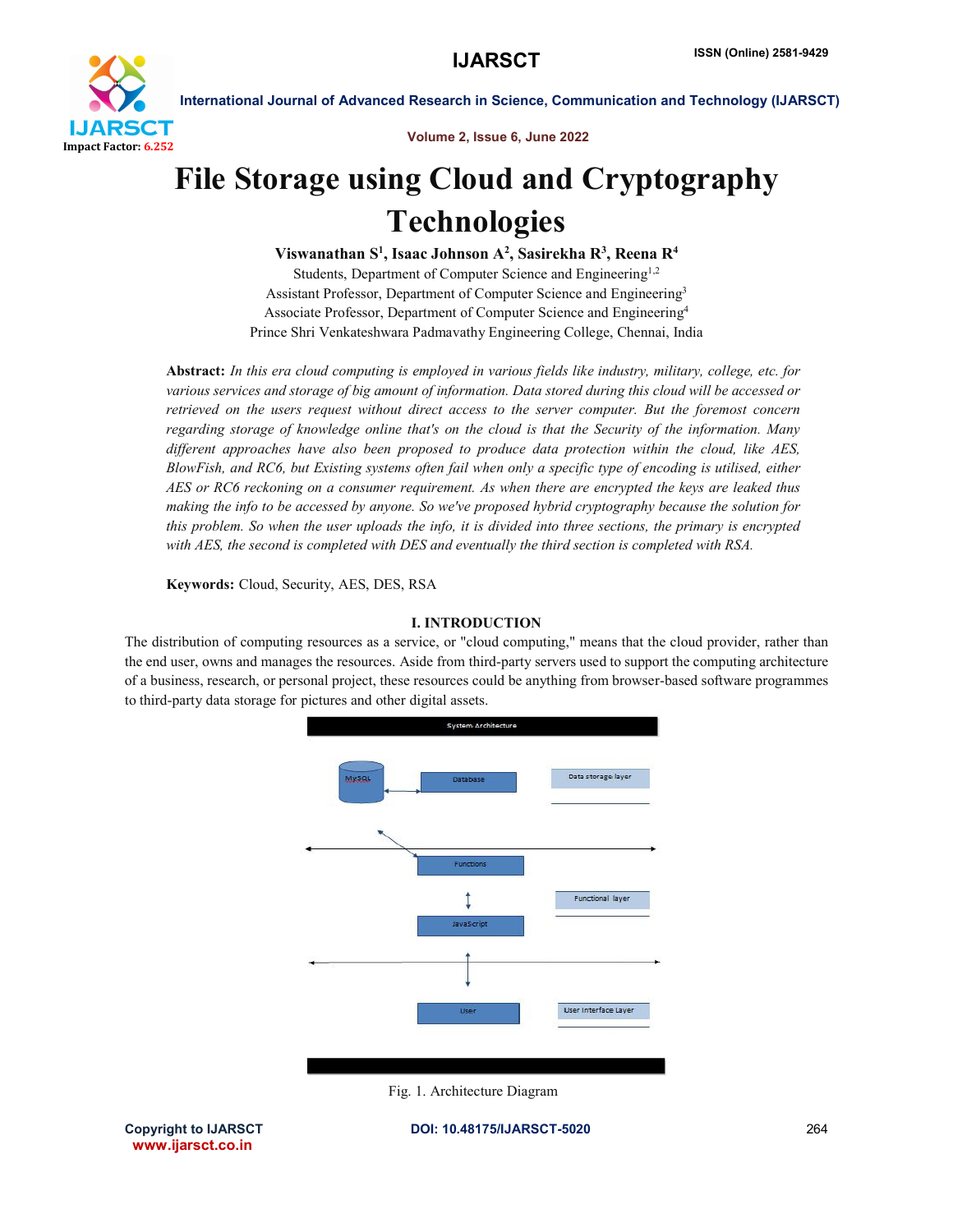

#### Volume 2, Issue 6, June 2022

Businesses and consumers now have access to a variety of on-demand computing resources as internet-accessed services because to the rising availability of cloud-based apps, storage, services, and devices. Unprecedented access to computing resources has led to the emergence of a new generation of cloud-based firms, altered IT procedures across industries, and disrupted numerous routine computer-aided procedures. The use of codes to secure information and communications in such a way that only the intended recipients can decipher and process them is known as cryptography. Hence, information access by unauthorised parties is prevented. "Crypto" means "hidden," and "graphy" means "writing," respectively. The techniques used in cryptography to protect data are derived from mathematical ideas and a set of rule-based calculations known as algorithms to transform messages in ways that make them difficult to decode. These algorithms are employed in the creation of cryptographic keys, digital signatures, data privacy protection, online browsing on the internet, and the security of private transactions like debit and credit card purchases.

# II. EXISTING SYSTEM

AES is the only algorithm now in use for data encoding and decoding. For high level security, however, it is not advised to utilise a single algorithm. Because a single key is used for both data encoding and decoding in this type of technique, if we employ single symmetric key cryptography, we will run into security issues. Therefore, when sharing keys in a multiuser context, key transmission issues arise. High security is achieved using public key cryptography techniques, however maximum time is required for data encoding and decoding. Another existing system stores information on a third-party cloud, which is not advised. The data had been encrypted using the AES and BLOWFISH algorithms. The BLOWFISH algorithm's drawback is that encoding and decoding take time.The current system's shortcomings include the user having to perform a lot of computation, which increases traffic to the storage servers. The customer is completely responsible for managing his cryptographic keys. If the key's component device is missing or compromised, the key is lost, and the security is compromised. It is challenging for the servers to directly offer other functions in addition to storing and restoring data.

# III. PROPOSED SYSTEM

The proposed system has the storage of data on the public cloud as it could be accessed and encrypted using hybrid cryptography techniques AES ,DES,RSA. So When the owner registers and login into the account he would be able to upload the files which will be secure using the above algorithms which could be viewed using split data and when the authorised user login into the account he could view the files uploaded by the owner and to access it it should be verified using the key given in the database and then finally the user could able to download the files.

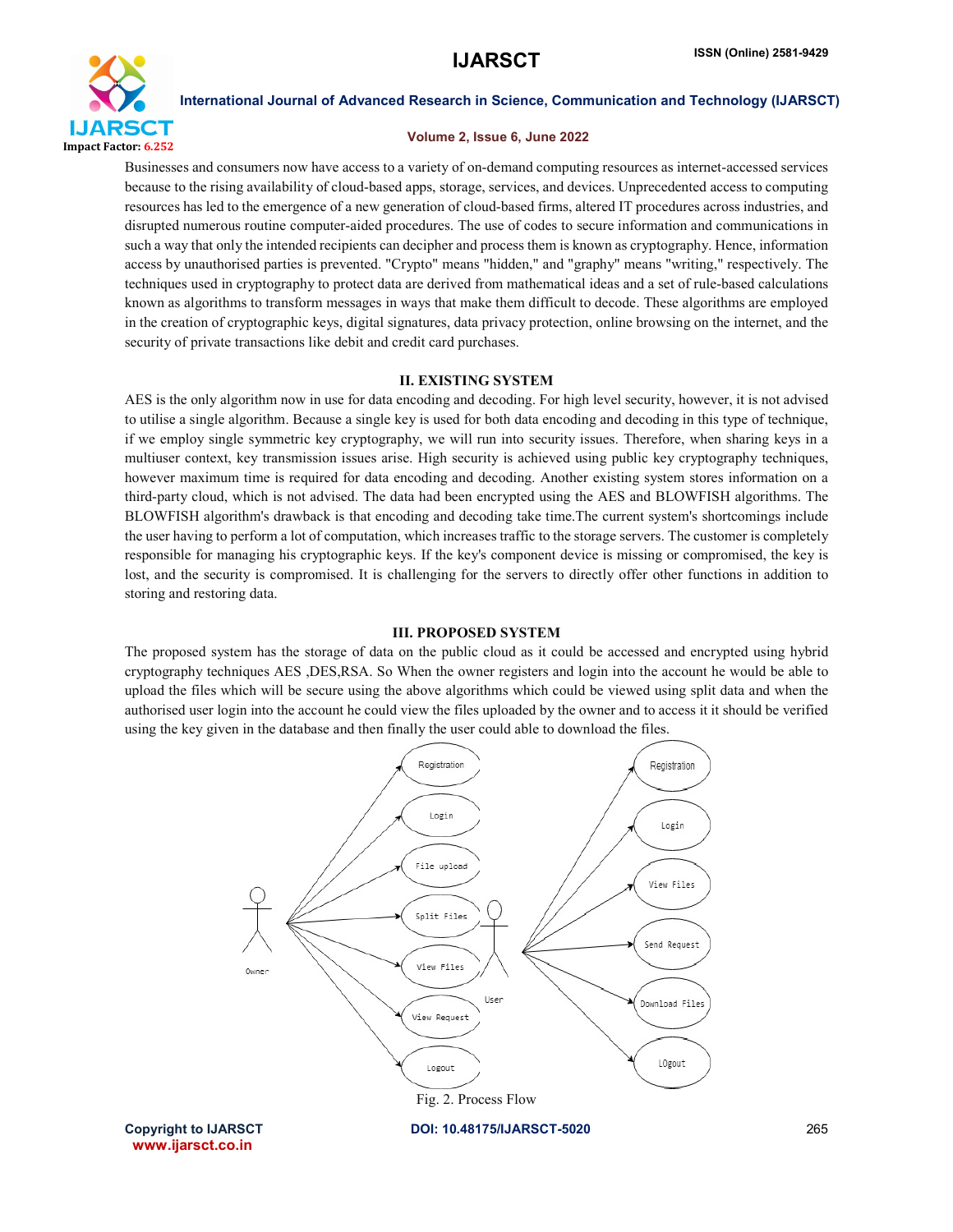

## Volume 2, Issue 6, June 2022

## IV. MODULE DESCRIPTION

## 4.1 Registration Phase (Owner & User)

When the owner or the user enters the website, it should register into the account. As when the owner / user wants to upload/download any of the documents, first the owner/user should register the account by giving username password, mail id.

| <b>M</b> File Split Project<br>$\mathbf{x}$<br>$\ddot{}$                                                                        |                                                                                                |                                                                                                                                                        | $\alpha$                                     |
|---------------------------------------------------------------------------------------------------------------------------------|------------------------------------------------------------------------------------------------|--------------------------------------------------------------------------------------------------------------------------------------------------------|----------------------------------------------|
| $\circ$<br>D localhost 8084/Hybrid%20Cryptography/owner.jsp                                                                     |                                                                                                |                                                                                                                                                        | H                                            |
| Owner<br>User<br>Home                                                                                                           | File Storage Using Cloud And Cryptography Technologies<br>About                                |                                                                                                                                                        |                                              |
| Owner Login<br>Mshwa<br><b>Jser Name:</b><br>Password:<br><b>Distance</b><br>Submit<br>Reset<br>New User Click Here To Register |                                                                                                | Login<br>Owner-Login                                                                                                                                   |                                              |
| About Login                                                                                                                     |                                                                                                | Know More!                                                                                                                                             |                                              |
| Successfully.<br>Brror message will be displayed if login failed                                                                | Owner has to enter valid username and password.Owner Home page will be displayed if login      | The encryption key is<br>exposed and only the viable.<br>means to quarantee<br>conficentiality is to limit the<br>adversery access to the<br>cphertext |                                              |
|                                                                                                                                 | Fig. 3. Login Page                                                                             |                                                                                                                                                        |                                              |
| He hile Split Project<br>×<br>е                                                                                                 |                                                                                                |                                                                                                                                                        |                                              |
| $\rightarrow$ C<br>O localhost 8064/Hybrid%20Cryptography/ownerreg.jsp                                                          |                                                                                                |                                                                                                                                                        | $\theta$ $\theta$ $\theta$<br>$*$ 0 $@$<br>и |
| Owners<br>Home<br>Registration                                                                                                  | File Storage Using Cloud And Cryptography Technologies<br>Private doud<br>Public cloud<br>User | Know More!                                                                                                                                             |                                              |
| User Name:                                                                                                                      | Joor Name                                                                                      | The encryption key is<br>exposed and only the viable<br>means to guarantee                                                                             |                                              |
| Password:                                                                                                                       | Password                                                                                       | confidentiality is to limit the<br>adversary access to the<br>ciphertext.                                                                              |                                              |
| DOB:                                                                                                                            |                                                                                                |                                                                                                                                                        |                                              |
| Email:                                                                                                                          | dd-mn-yyyy<br>۵<br>Email                                                                       |                                                                                                                                                        |                                              |
| City:                                                                                                                           | city                                                                                           |                                                                                                                                                        |                                              |
| Contact:                                                                                                                        | MobileNo.                                                                                      |                                                                                                                                                        |                                              |
| Register                                                                                                                        | Reset                                                                                          |                                                                                                                                                        |                                              |

Fig. 4. Registration Page

#### 4.2 Uploading Phase

When the owner logs into the account, it would be redirected to the home page of the application. So in this when the owner wants to upload the document, it should be selected from our files and then the file which is uploaded should be given a name to be identified by the users.



Fig. 5. Uploading File



Copyright to IJARSCT **DOI: 10.48175/IJARSCT-5020** 266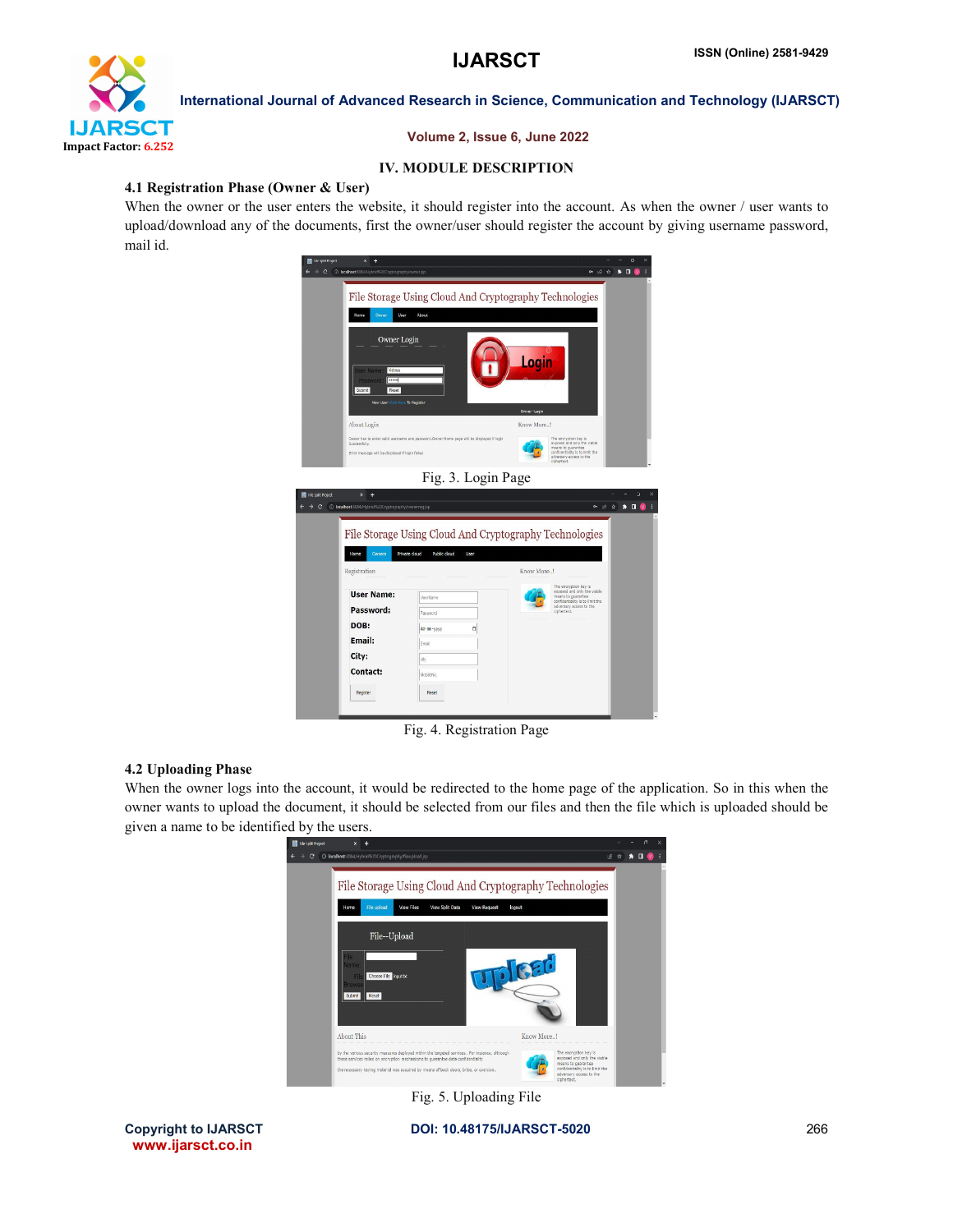

#### Volume 2, Issue 6, June 2022

### 4.3 Splitting Phase

When the owner uploads the document, it would be splitted into three parts so that it could be encrypted by three cryptographic algorithms like AES,DES,RSA .After encryption the splitted data could be viewed by the owner.

| hre spirit hoped                                                                                                                                                                                                                                                                         |                                                                                                             |                                                                                                 |  |
|------------------------------------------------------------------------------------------------------------------------------------------------------------------------------------------------------------------------------------------------------------------------------------------|-------------------------------------------------------------------------------------------------------------|-------------------------------------------------------------------------------------------------|--|
| @ localhost:8084/Hybrid%20Cryptography/viewencfiles.jsp<br>c                                                                                                                                                                                                                             |                                                                                                             |                                                                                                 |  |
| File Storage Using Cloud And Cryptography Technologies<br><b>View Solt Data</b><br>File upload<br><b>View Files</b><br>Home                                                                                                                                                              | <b>View Request</b><br>logout<br>7vXkI593wjliMBHkUCzEqq== DqBeamDkKnxA+vKBHe7STq== nCDcsDrvZeBMjxZX5qfVow== |                                                                                                 |  |
| <b>About This</b><br>THE world recently witnessed a massive surveillance program aimed at breaking users?<br>privacy. Perpetrators were not hindered.                                                                                                                                    |                                                                                                             | Know More!<br>The encryption key is<br>exposed and only the viable                              |  |
| by the various security measures deployed within the targeted services . For Instance, although<br>these services relied on ancryotion mechanisms to quarantee data confidentiality.<br>has procedured liquidae protected upon securities) his means of back doors. below, as constriant |                                                                                                             | means to guarantee<br>confidentiality is to limit the<br>adversary access to the<br>ciphertext. |  |

Fig. 6. Split Data

### 4.4 User Request & Verifying Phase

Finally when the owner had successfully uploaded the document, the user could be able to login into the account and then the user could be able to access the documents. First the user could view the files uploaded by the owner. For accessing it, the user has to give request to the owner ,when the owner accepts the request ,it would lead to the verifying page where the user should enter the key provided by the owner.



www.ijarsct.co.in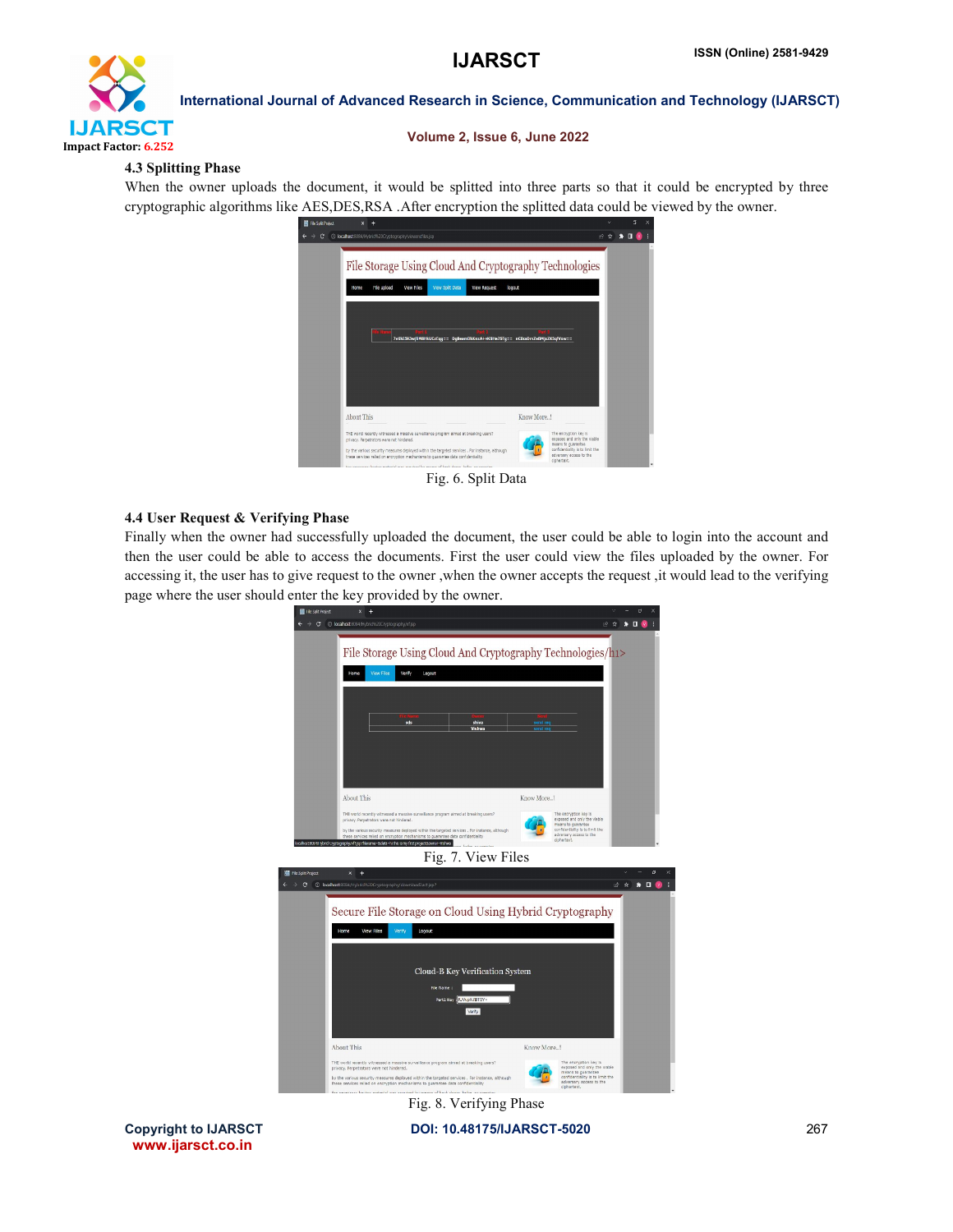

#### Volume 2, Issue 6, June 2022

### 4.5 Downloading Files

After successful verification done by the user, the user could be able download the document and access it anytime by the user

| File Split Project                                                         | X @ download4.htm | $x +$ |             |  | $ \theta$ $\times$ |  |
|----------------------------------------------------------------------------|-------------------|-------|-------------|--|--------------------|--|
| $\epsilon \leftrightarrow$ C © File C:/Users/viswa/Downloads/download4.htm |                   |       | 2 ☆ ★ □ ♥ : |  |                    |  |
| hi this is my first project                                                |                   |       |             |  |                    |  |



#### V. CONCLUSION

The major objective is to safely store and access data in the cloud that is not under the data owner's control. We use hybrid cryptography as a method of encryption to safeguard data files on the cloud. The cloud server's two components improved the speed at which data was stored and accessed. We believe that this method of data access and storage is highly efficient and safe. As in this scheme only members of the group can access the data stored over shared data section, our attempts to tackle the problem of group sharing of data in the shared data section are still ongoing. Communication from one to many, many to one, or many to many is impossible.

#### VI. FUTURE SCOPE

It is impossible to create a system that meets every user requirement. As the system is used, user requirements are always evolving. Future improvements to this system include some of the following: It is feasible to upgrade the system as new technology is developed.be flexible to fit the surroundings. Depending on potential security problems, security can be enhanced utilising new technologies, such as single sign-on.

#### ACKNOWLEDGMENT

I'm taking advantage of this opportunity to express my gratitude to everyone who helped me with the direction of studies venture report. We'd want to express our gratitude to all of our professors, friends, and family members who have directly and indirectly contributed to the successful completion of our project. Ms. Sasirekha maam, Assitant Professor, Computer Science and Engineering, Prince Shri Venkateshwara Padmavathy Engineering College, Chennai, Tamil Nadu, India, and Mrs. R. Reena maam, Head of Department, Computer Science and Engineering, Prince Shri Venkateshwara Padmavathy Engineering Collenge, deserves special recognition for guiding us to a successful conclusion of this endeavour.

#### **REFERENCES**

- [1]. Surya Nepal, Carsten Friedrich ,Leakha Henry, Shiping Chen "A Secure Storage Service in the Hybrid Cloud", Fourth IEEE International Conference on Utility and Cloud Computing,2011
- [2]. Manikandan G et al., "A changed cryptographic plan improving information", Journal of Theoretical and Applied Information Technology, vol. 35, no.2, Jan. 2012.

www.ijarsct.co.in

Copyright to IJARSCT **DOI: 10.48175/IJARSCT-5020** 268